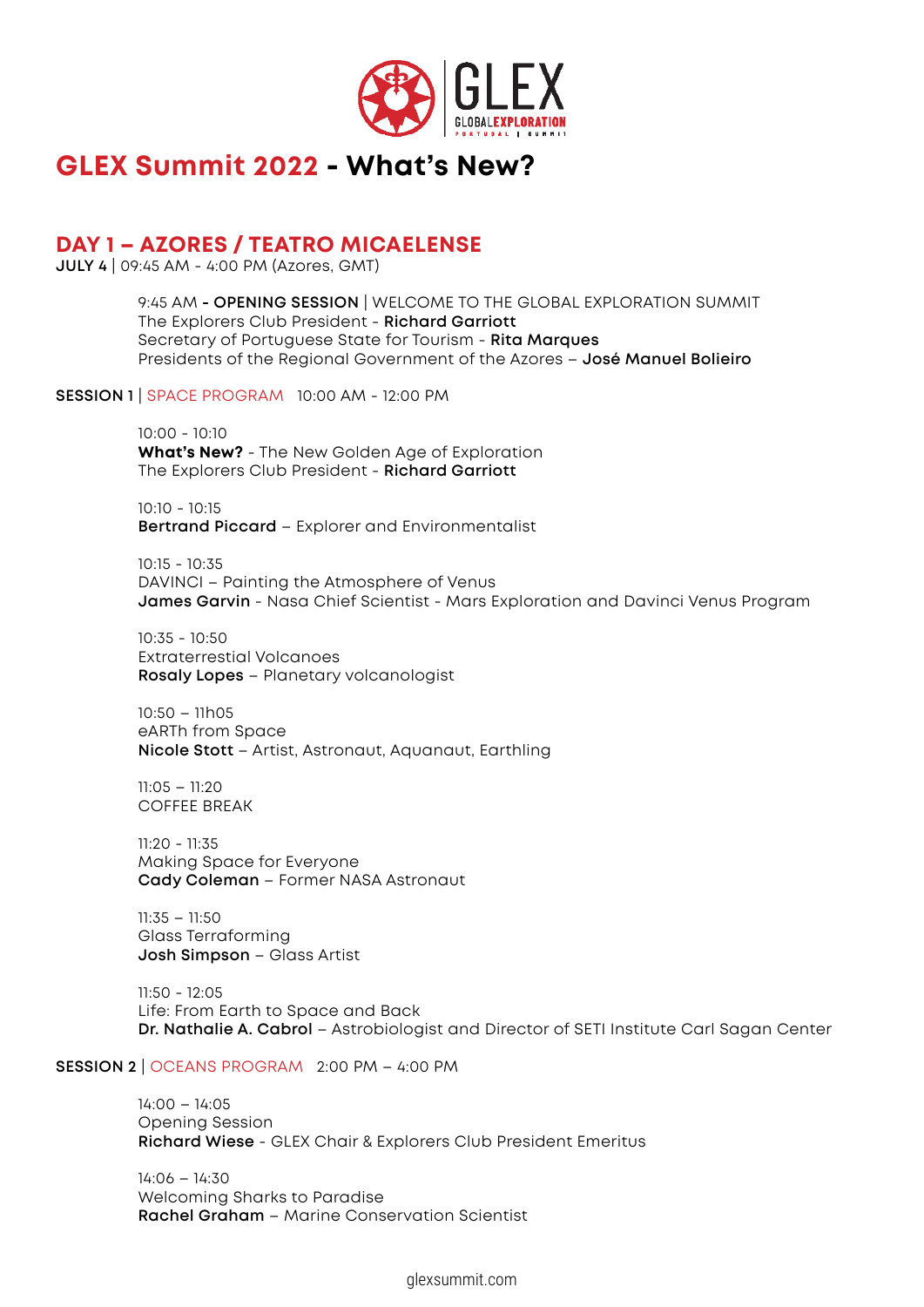

14:30 - 14:45 Here Be Dragons **Edie Widder** – Deep Sea Biologist

14:45 – 15:00 Apex predators of the Azores **Emanuel Gonçalves** – Fundação Oceano Azul, Marine Ecologist and Conservationist

15:00 - 15:20 BREAK

15:20 - 15:38 How Tiger Sharks Discovered a Lost Ecosystem **Austin Gallagher** – CEO, Beneath the Waves

15:40 – 16:00 Apex Predators of the Ocean **Jorge Fontes** – Marine Ecologist

16:00 – 16h20 The Giants off Sri Lanka **Asha de Vos** – Marine Biologist and ocean educator

DINNER PROGRAM **Welcome Dinner** | A Unique Taste Azores Journey

### **DAY 2 – AZORES / TEATRO MICALENSE**

**JULY 5** | 10:00 AM - 4:00 PM (Azores, GMT)

**SESSION 3** | EARTH PROGRAM 10:00 AM – 12:00 PM

10:00 – 10:05 Opening Session **Richard Wiese**- GLEX Chair & Explorers Club President Emeritus

10:05 – 10:25 Bigger Than Me: Inclusion in Conservation **Leela Hazzah** – Conservation Biologist

10:25 - 10:45 Of crafty crows and space shuttles and; Tracking animals during covid-19 lockdowns **Christian Rutz** – Animal-Tracking Pioneer

10:45- 11:05 Proteins from the Extremes - Basecamp Research **Glen Gowers** - biotechnologist - Co-Founder at Basecamp Research **Oliver Vince** - biotechnologist - Co-Founder at Basecamp Research

11:05 - 11:30 COFFEE BREAK

11:30- 11:50 Urgent Dispatches from the Fossil Record **Kenneth Lacovara**, PhD - Paleontologist

glexsummit.com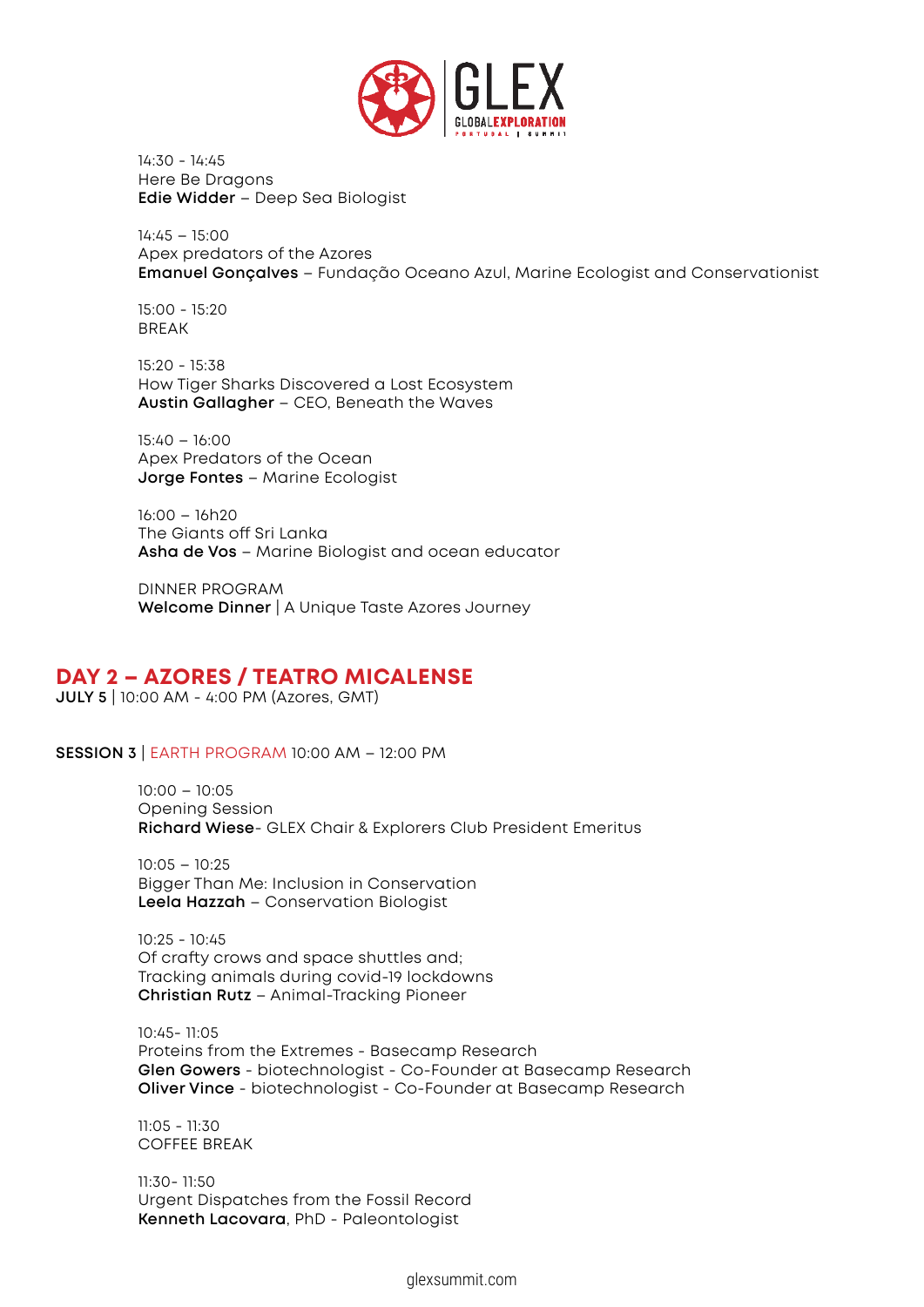

11:50 - 12:15 Ressurecting the Mammoth **Ben Lamm** – CEO and Founder, Colossal **Eriona Hysolli** – De-extinction geneticist

12:30 – 14:00 LUNCH

**SESSION 4** | EARTH PROGRAM 2:00 PM – 4:00 PM

14:00 - 14:25 Saving Wildlife on the Brink **Dereck Joubert** - Conservation Filmmakers and Photographers **Beverly Joubert** - Conservation Filmmakers and Photographers

14:30 - 14:50 African Twilight: Vanishing Ritual & Ceremonies **Carol Beckwith** - Award Winning Authors and Photo Journalists **Angela Fisher** Award Winning Authors and Photo Journalists

14:50 - 15:10 BREAK

15:10 - 15:30 "Farm from a Box: Food as a Pathway to Peace & Prosperity" **Brandi DeCarli**, PhD – Advocate and Entrepreneur

15:30 - 15:50 Across the North Pole in the Dark **Børge Ousland** – Polar Explorer

15:50 - 16:20 PM Memories in the Ice **Jerome Chappelaz** - Paleoclimatologist

#### VOLCANO INTERPRETATION CENTER OF CAPELINHOS - Participation by invitation

10h30 Welcome Session Will Roseman -Executive Director / The Explorers Club

10h40

Professor **João Carlos Nunes** - PhD on Volcanology-Azores University, "Azores Islands: When and Where ( Volcanic ) fire beats ( sea ) water"

#### 11h10

**James Garvin** - NASA's first Chief Scientist for Mars Exploration and led the scientific strategy that led to Mars Exploration Rover. Since 2021, he has been the Principal Investigator of the DAVINCI mission to Venus, the first mission to return to its atmosphere and surface since 1985.